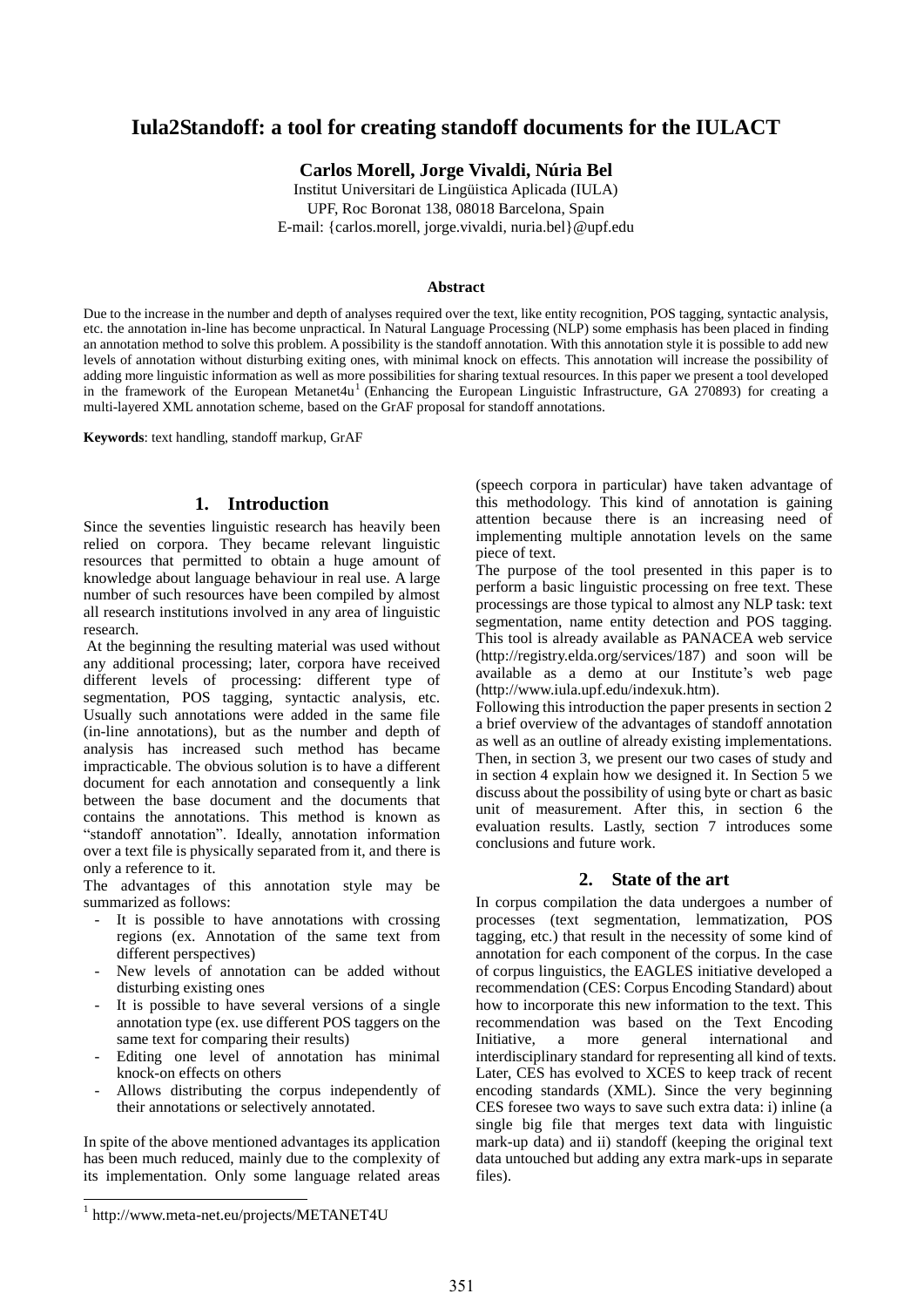As corpora annotation becomes more and more complex the limitations of the inline model it becomes clear: modifying a level of annotation implies to reprocess completely the text, adding new levels of annotations as well as reusing the annotations from different formats become very complicated. For these reasons, corpus development is changing the way to introduce annotations. Several corpora have been developed using this approach:

- The American National Corpora<sup>2</sup> (ANC) architecture described in Ide et al. (2006) from the very beginning uses the standoff approach to incorporate multiple layers of linguistic data to this resource.
- The GREC 3 (Gene Regulation Event Corpus) corpus (Thompson et.al, 2009). It is a resource in the biomedical field that annotates entities and their relationships.
- Polish National Corpus; see Bański et al., 2009.

The ANC corpus has been produced using annotation tools integrated in GATE and UIMA environments. The ANC2GO is a tool that allows converting ANC standoff files into files with inline annotations in several formats useful with traditional tools. The Polish National Corpus also uses standoff but according to the TEI guidelines.

Another tool available for performing stand-off annotations is MMAX2; see Müller et al. (2006) for details. A main characteristic of this tool is that it allows manual annotation of a corpus using a GUI interface; this fact implies a major difference regarding the tool proposed here. MMAX2 also allows to query the corpus and visualize the results as well as to convert the annotations to several formats.

Due to the difficulties found to integrate already existent tools for Spanish and Catalan we choose to develop our own annotation tool. In our implementation of the standoff approach we imagine two different scenarios:

- To convert to standoff our already existent IULA LSP corpus (Vivaldi, 2009) already tagged following CES standard
- To incorporate standoff capabilities to our text handling tool (Martínez et al.,  $2010<sup>4</sup>$

In both cases, the text is UTF-8 encoded and the annotations are represented in a generic XML format using GrAF (see section 3.1).

### **3. Standoff tool**

As mentioned above, the main goal of this project is the implementation of an automatic mechanism that given an already existent text handling and POS tagging tool returns a XML file collection according to the GrAF standard. As mentioned above, our environment foresees two different scenarios for obtaining standoff files: i) from our LSP corpus already tagged and ii) from free text. In the following subsections we will briefly describe the behaviour of the tools designed to cover both scenarios mentioned above.

### **3.1 Project Overview**

GrAF is a data model based on graph theory that can be used to represent linguistic annotations and fully described in Ide et al. (2007). It indicates how to describe/represent linguistic annotations in a set of standoff files that later can be analysed using standard graph algorithms and tools.

In practice, it should be considered a *de facto* standard as it is being used in several European projects (Metanet4u and Panacea) as well as in the ANC project.

In our scenarios, the output generated and proposed by this format comprises the following information:

- Structural markup
- Words boundaries
- Words (tokens) with part of speech annotations using the treeTagger (Schmid, 1994)
- Plain text
- Header file

### **3.2 Inline to standoff conversion**

In this case a specific tool was built as the files to be converted are already linguistically processed and have an in-house format using inline tagging. Therefore the only requirement was to produce a number of files reflecting the information already embedded in the input file. Figure 1 shows the diagram for performing this task.



**Figure 1 Diagram for converting inline to standoff**

The input text is a verticalised text file containing both text handling (sentence delimitation, heading, lists, name entities, foreign words, etc.) and POS tagging information as shown in Listing 1. Therefore, no particular NLP procedure is necessary and a single and *ad hoc* module is able to build the standoff files.

It is important to note that the original plain text used to build the corpus does not exist but it is generated from the verticalised input text.

l

<sup>2</sup> American National Corpus (www.anc.org)

<sup>3</sup> www.nactem.ac.uk/GREC/

<sup>4</sup> kurwenal.upf.edu/cgi-bin/hectorwww/hectormain.pl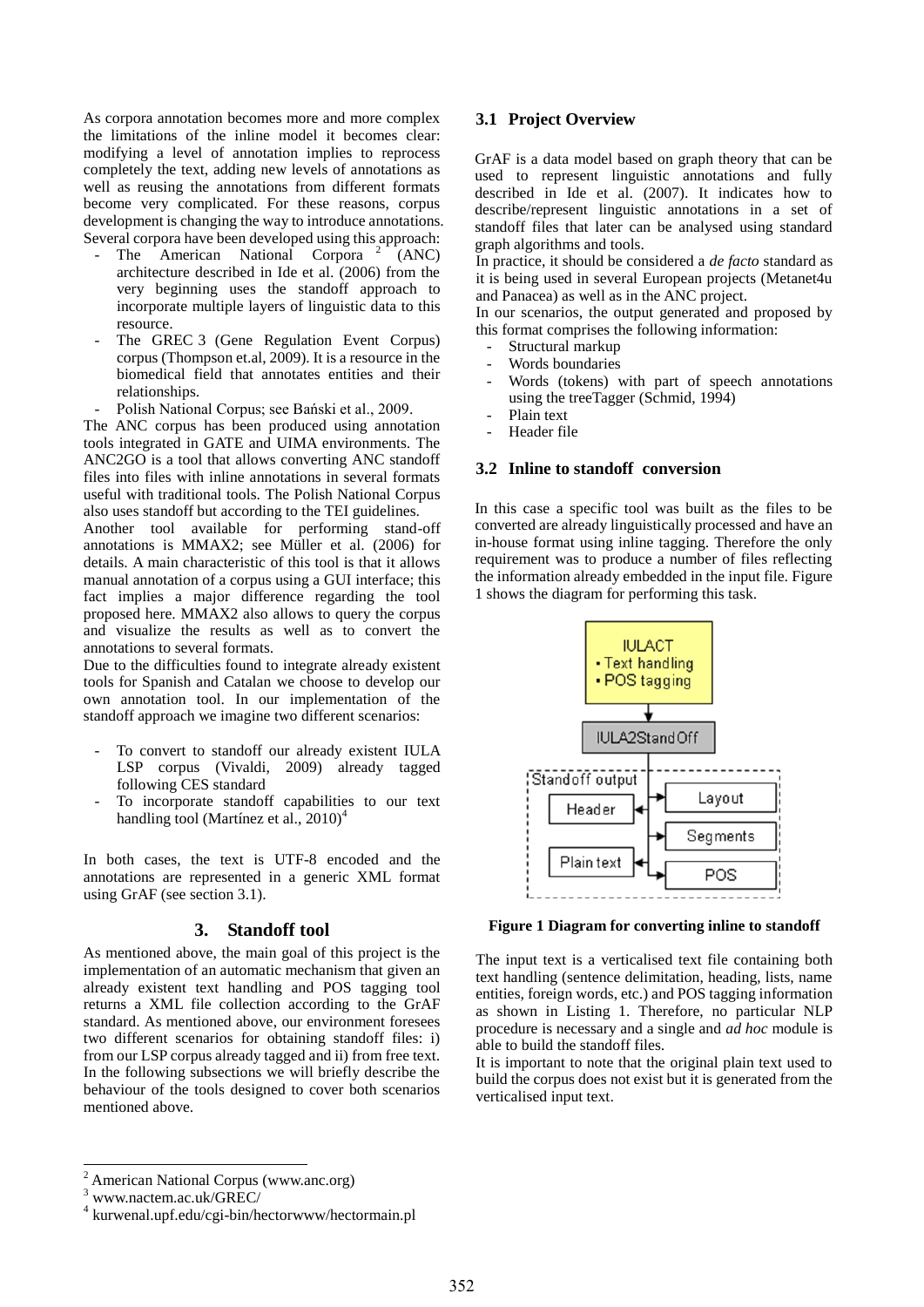| ##    | $TAG <$ div1>                     |                             |
|-------|-----------------------------------|-----------------------------|
|       | ## TAG <p></p>                    |                             |
|       | ## $TAG < s>$                     |                             |
|       | $\#$ TAG $\langle$ name $\rangle$ |                             |
|       | 1 TOKIt BOS It\N4666              |                             |
|       | $\#$ TAG $\langle$ name $\rangle$ |                             |
|       | --- DLI '                         | $=\Delta$                   |
|       | 2 PGR s                           | $pr$ \R6EZZZZZ              |
|       | 3 TOKa                            | $a \backslash P$            |
|       | $\#$ TAG $\langle$ num $\rangle$  |                             |
|       | 4 TOK32                           | $num \ X$                   |
|       | $\#$ TAG $\lt$ /num $>$           |                             |
| --- - | DLE-                              | $=\Delta ELM$               |
|       | 5 TOKbit                          | bit\N5-MS                   |
| 6     |                                   | TOK computer computer\N5-MS |
|       | $DLD.$ $EOS = \DELS$              |                             |
|       | ## TAG $\langle$ /s>              |                             |
|       | ## $TAG < s$ >                    |                             |
|       |                                   |                             |
|       |                                   |                             |

**Listing 1. Sample of the input text to be converted from inline to standoff**

### **3.3 Update a text handling tool with standoff capabilities**

The other scenario foresees to generate a standoff output from plain text. For such purpose, we modify conveniently our already existent text handling tool (see Martínez et al., 2010) for adding standoff capabilities. Figure 2 shows a diagram for performing this task. In this case, the goal is to improve the already existent text

handling tool to include the capability to generate standoff files without any modification to the text handling itself. This behaviour has been achieved by adding one module, modifying other module and generating an auxiliary file (tagged with an "\*" in Figure 2).

The segmenter module is responsible for reading the plain text file and to generate the segmentation info; that is, the information about the starting/ending position of each token. Such data are used to generate the segmentation file as required by the GrAF format as well as an additional file required by the output formatting module.



**Figure 2 Standoff files creation from plain text**

#### **4. Workflows**

As mentioned above there are two different scenarios, in the first case we start from a verticalised text and we need to generate all the files while in the second scenario it is necessary to generate all the files with the exception of the input plain text that must remain untouched. In spite of these differences both tools may be split in the following four modules:

- Segmentation
- **Tagger**
- Structural information
- Header

In the following subsections we will briefly explain the behaviour of each module in each scenario.

#### **4.1 Segmentation**

This module is responsible for dividing the full text in segments, which means to establish the start/end position of each region and token. Conventionally we state that a region is any sequence of characters surrounded by one or more blank spaces and a token is a single linguistic unit. Therefore a single word (like *mesa* –table-) normally is a region and also a token but there some circumstances where a single word may be two tokens (Spanish contractions like  $del = de + el$  –of the–) or two or more words form a single token (like many name entities like *Buenos Aires*).

According to the input text there are two different situations:

Plain text

We must calculate such positions from the input text file. Each word or punctuation mark will become a region. Later, the text handling will decide if such region will become or not a token. No other special care should be taken.

Already verticalised file

In this case the text has been already tokenised; therefore, we must proceed in a different way. Every token will become always a region but we must also adopt some conventions. In particular we must consider that every token is preceded by a single white space. Also, special care must be taken with already existent structural markup (paragraph, sentence, heads, etc.), punctuation marks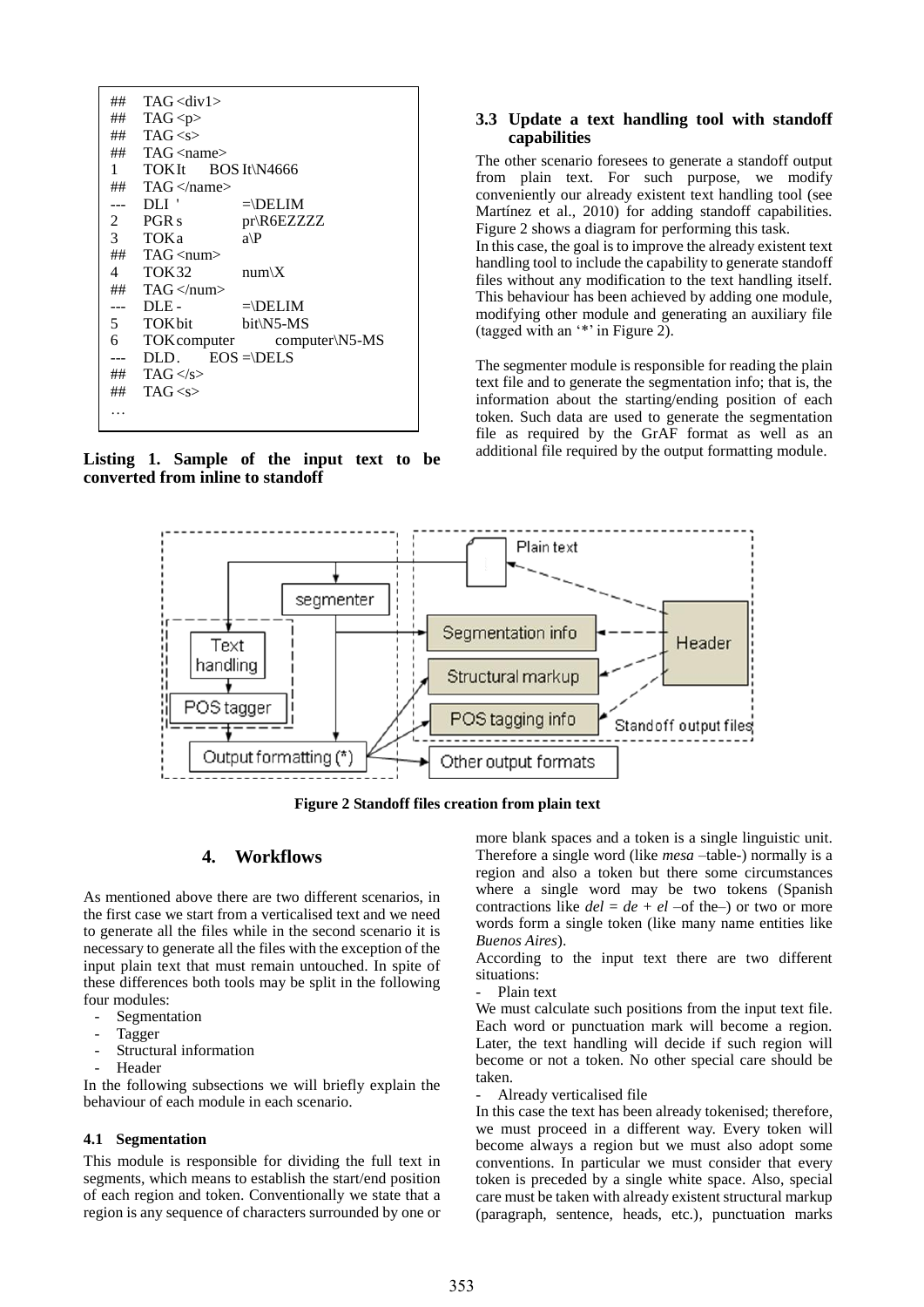must be taken into account and special care should be taken with some conventions marks (EOS, SENT, BOS, etc.) for generating a proper plain text.

The above mentioned rule is true in most cases, but not when a word is at the beginning of the sentence or it is followed/preceded by one or more punctuation marks.

The structural markups  $\langle head \rangle$  and  $\langle p \rangle$  (and their respective  $\langle$ head $\rangle$  and  $\langle$ /p $\rangle$ ) indicate where header and paragraph starts and ends. When this marks appear it is necessary to introduce new lines and the following word will be a beginning of sentence, for that reason it is not necessary the white space in front it. Something similar happens with  $\ll$  and  $\ll$  (start/end of sentence) marks. The punctuation marks have a special particularity; the verticalised test have a signal that indicates how their positioned between their predecessor and their subsequent token. There are different marks, each one requiring a different behaviour:

- DLE: white space in the left side
- DLD: white space in the right side
- DLS: isolated punctuation mark (white space in both sides)
- DLI: inner punctuation mark (no white space in both sides, like the apostrophe "" in the Catalan expression *l'arxiu* –the archive–)

The EOS or SENT elements, indicate the ends of sentences. This is an important point because is necessary to correctly update the tokens offsets to follow the segmentation marking.

Other elements that indicate a special behaviour is the PGR elements. This tag indicates that such token must be hooked to its predecessor.

### **4.2 Tagging information**

This module is responsible of connecting POS information provided by the tagger with the segments and tokens creating the corresponding file.

Again both scenarios create situations a little bit different: Plain text

Token information is obtained from the already existent text handling software. At the same time, the segmenter has created the segment information. Therefore, the output formatting module needs to put in correspondence both information and create the appropriate standoff files (see Figure 2) taking care to keep track of the offset data. In Figure 3 we show the relationship established between the plain text file and the produced standoff files. The word "this" for example, the segmented modules produces a region (identified as "seg-r0") and the POS tagger identifies it as a pronoun (giving both lemma and tag "RDS3N-"). Both are combined in the POS file that put in relation the word form in the plain text file with the corresponding linguistic data.

Already verticalised file

Token information has already been calculated but we do not have region information. It must be created in accordance to the token information. In this case is important to notice that a relation among tokens and regions is not always 1:1. It may happen the case where a single token corresponds to several regions. See for example the following date: "23 de mayo del 2012". It has been already identified as a single token by the existent

text handling software ant the POS information has the following form:

```
## TAG <date>
123 TOK 23 de mayo del 2012 =\W
```
## TAG </date>

From this information it is necessary to generate 5 regions and create a single node with the lemma and POS data.

Conversely, it may also happen that a single word, generate two tokens and two regions. See for example the Spanish contraction "del". The POS tagger provides the following information:

 $123$  TOK de de\P 124 PGR l el\AMS

From these lines, we may deduce that it is necessary create two nodes, each one with the corresponding region, lemma and POS data.

### **4.3 Structural information**

The purpose of this module is to find the regions that correspond to the main structural information (sections, heads, paragraphs, lists, etc.) as well as some intratextual markers (named entities: proper nouns, date, numbers, etc.). From the operating point of view, this module is identical in both scenarios although their implementation is a little bit different.

All textual and intratextual structures are delimited by their own XML tags, like  $\langle s \rangle \sim \langle s \rangle$ ,  $\langle \langle \text{date} \rangle \sim \langle \text{date} \rangle$  and similar. These structures are composed by N segments, inside the delimiting tags. In the segmentation phase we create a relation between every segment and its relative position in the text. It is natural that we consider that the first position of the structure will be the same that the first position of the first segment and same with the last position. Then just keeping a careful counter of segment we can create the structure layout of the text.

### **4.4 Header**

This module is responsible for the creation of a header file. It contains the links to all the files associated to the text. It also contains some bibliographic information about the author, the date of publication, the edition of the text and other relevant information referring to the text.

In this case a differentiation between the two scenarios is not necessary although the available information may be very different. The information from documents from the IULA LSP corpus is very exhaustive while those associated to plain text may be very succinct. In any case we use the same module to do it.

We will maintain an exhaustive control on the modifications of the files including a version control in order to know which was the last modification and who has done it.

# **5. Offset information**

Essential information associated with the standoff is the offset data, which is the displacement of any relevant piece of information regarding the beginning of the file. GrAF specification states that it should be indicated in characters. We implemented in this way and it works fine in English text but shows some troubles in Spanish/Catalan text. In English texts it works correctly because they use ISO encoding and therefore there is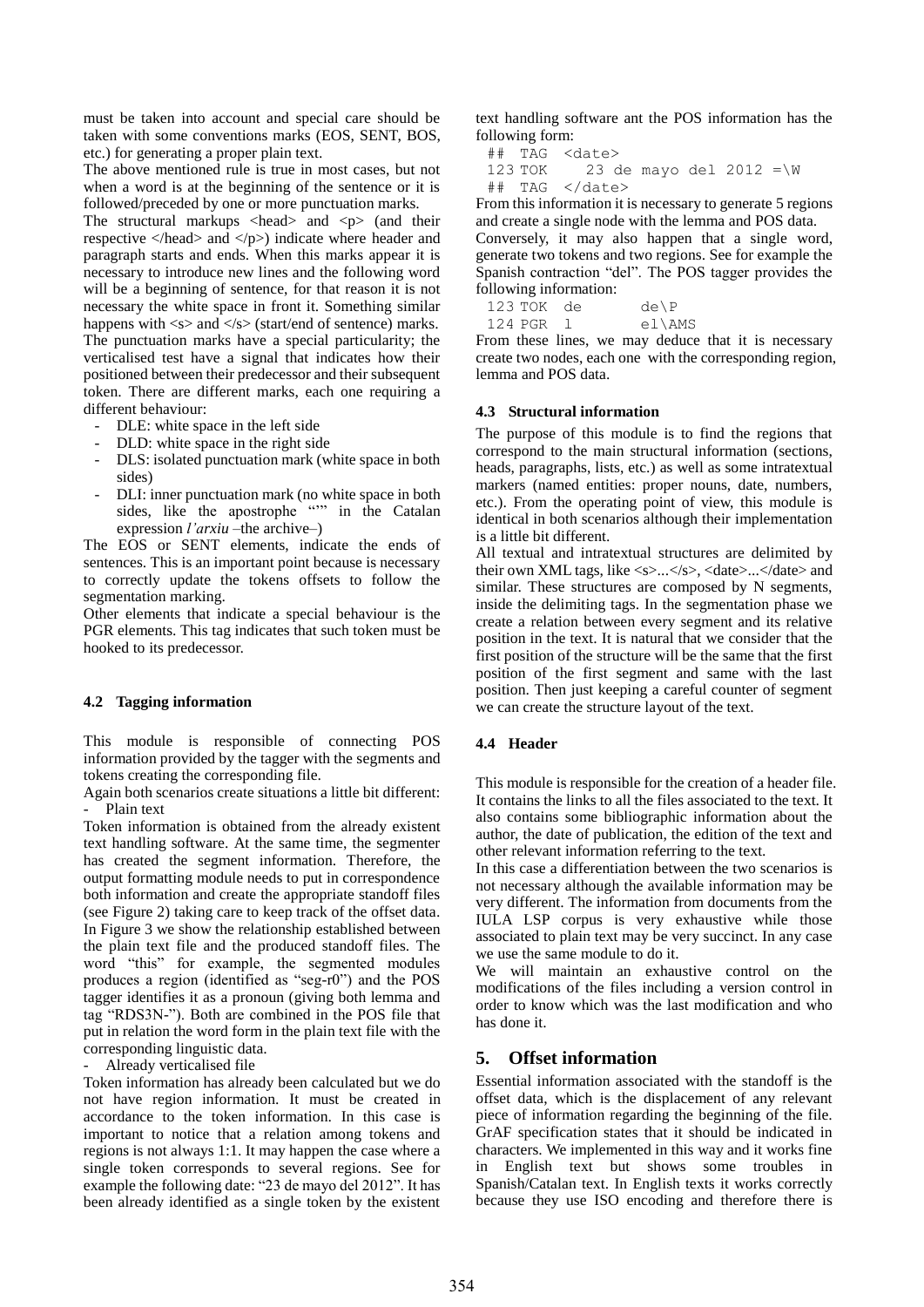always a correspondence 1:1 among characters and bytes. But languages like Spanish or Catalan may require two bytes for some single characters (Ç, ü, ó, ñ, etc.).

Therefore an efficiency problem arises because most of programming languages may access to a given file position more efficiently when such position is indicated by bytes instead of characters.

To verify such condition, we have performed some tests reading text files (of several lengths) where the position of every word has been indicated by characters or by bytes.

For reading we use some Perl script (for the offset in bytes or chars) and Java programs (chars only). The test consists of the reading all the tokens of the text and the resulting figures are the following:

| File Size | Bytes(Perl) | Char(Perl) | Char(Java) |
|-----------|-------------|------------|------------|
| 32 kB     | 0.45s       | 135s       | 1.9s       |
| 64 kB     | 0.92s       | 1185s      | 5.0s       |
| $127$ kB  | 1.18s       | 2256s      | 15.7s      |

As foreseed, the above table shows that indicating the offsets in bytes, the reading is much more efficient and such benefit increases with the length of the file. The access by chars using Perl may be optimized for sequential access but this may not be the general case. It is assumed that byte reading using Java should be at least as efficient as Perl.

# **6. Evaluation**

In any case the final result is the creation of a set of files with standoff annotation. Figure 3 shows both the logic links among every file and how the information is obtained from the POS tagger output and/or the input text. The segment file is generated indicating for each segment its position and assigning a unique identifier. The morphosyntactic information is indicated in the POS file which obtains this information from the POS tagger output.